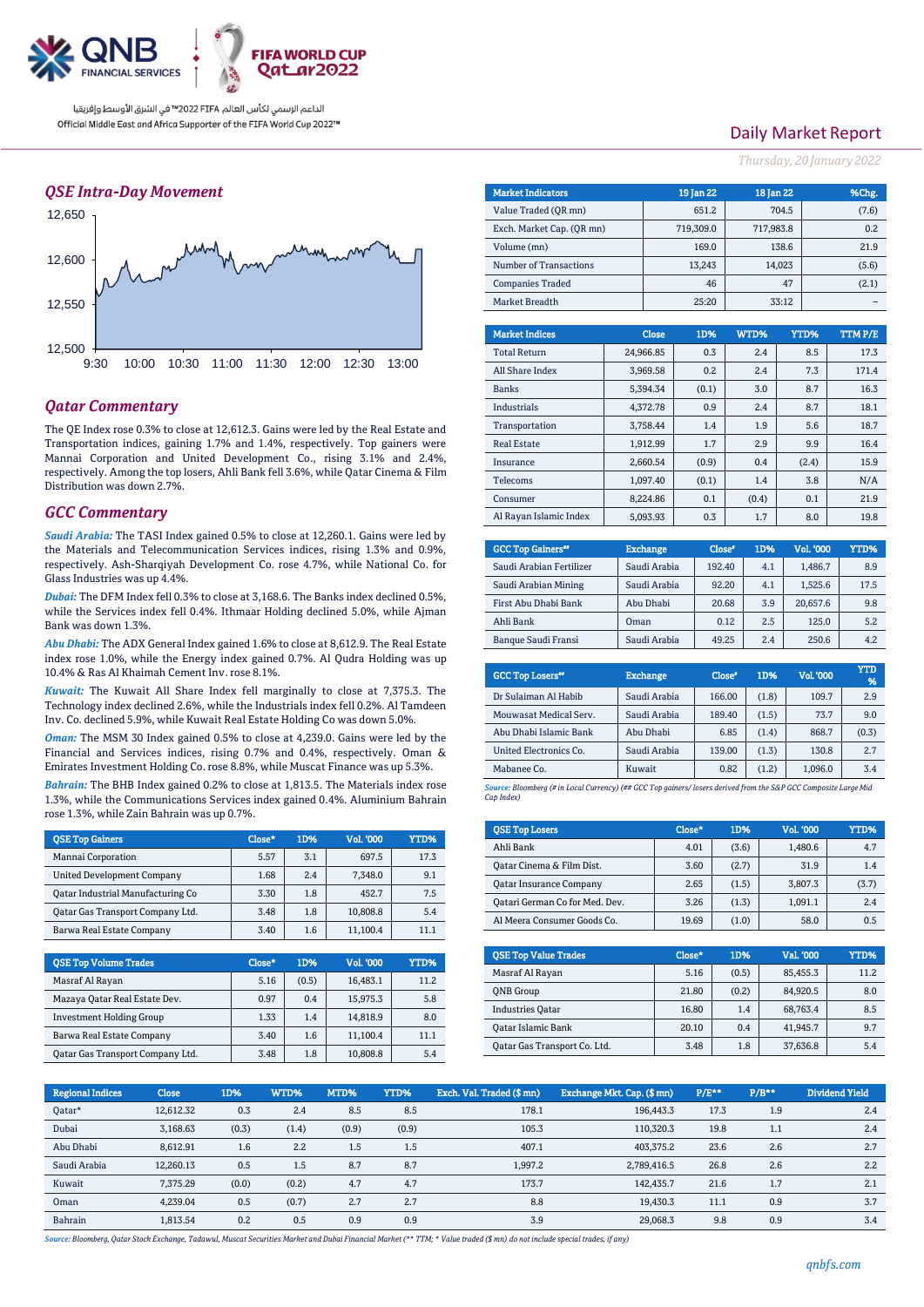

# Daily Market Report

#### *Thursday, 20 January2022*

#### *Qatar Market Commentary*

- The QE Index rose 0.3% to close at 12,612.3. The Real Estate and Transportation indices led the gains. The index rose on the back of buying support from GCC and foreign shareholders despite selling pressure from Qatari and Arab shareholders.
- Mannai Corporation and United Development Company were the top gainers, rising 3.1% and 2.4%, respectively. Among the top losers, Ahli Bank fell 3.6%, while Qatar Cinema & Film Distribution was down 2.7%.
- Volume of shares traded on Wednesday rose by 21.9% to 169mn from 138.6mn on Tuesday. Further, as compared to the 30-day moving average of 128.1mn, volume for the day was 32.0% higher. Masraf Al Rayan and Mazaya Qatar Real Estate Dev. were the most active stocks, contributing 9.8% and 9.5% to the total volume, respectively.

| <b>Overall Activity</b>        | Buy %*   | Sell %* | Net (OR)       |
|--------------------------------|----------|---------|----------------|
| Qatari Individuals             | 31.84%   | 36.90%  | (32,938,924.9) |
| <b>Oatari Institutions</b>     | 27.06%   | 30.76%  | (24,094,929.5) |
| Oatari                         | 58.90%   | 67.66%  | (57,033,854.4) |
| <b>GCC</b> Individuals         | 0.52%    | 0.57%   | (388, 556.4)   |
| <b>GCC</b> Institutions        | 5.26%    | 4.74%   | 3,353,405.1    |
| GCC                            | 5.77%    | 5.32%   | 2,964,848.7    |
| Arab Individuals               | 7.82%    | 8.48%   | (4,302,083.7)  |
| <b>Arab Institutions</b>       | $0.00\%$ | 0.00%   |                |
| Arab                           | 7.82%    | 8.48%   | (4.302.083.7)  |
| Foreigners Individuals         | 2.96%    | 2.93%   | 207,708.5      |
| <b>Foreigners Institutions</b> | 24.54%   | 15.61%  | 58.163.380.9   |
| <b>Foreigners</b>              | 27.50%   | 18.54%  | 58.371,089.3   |

*Source: Qatar Stock Exchange (\*as a % of traded value)*

# *Ratings, Earnings Releases, Global Economic Data and Earnings Calendar*

### Ratings Updates

| <b>Company</b>            | Agency | Market       | Tvne*       | <b>Old Rating</b> | <b>New Rating</b> | <b>Rating Change</b> | Outlook | nge                      |
|---------------------------|--------|--------------|-------------|-------------------|-------------------|----------------------|---------|--------------------------|
| Saudi Electricity Company | Fitch  | Saudi Arabia | $LTR - IDR$ | $H^-$             |                   |                      | Stable  | $\overline{\phantom{0}}$ |
|                           |        |              |             |                   |                   |                      |         |                          |

*Source: News reports, Bloomberg (\* LTR – Long Term Rating, IDR- Issuer Default Rating)*

#### Earnings Releases

| Company                          | <b>Market</b> | Currency  | Revenue (mn)<br>102021 | % Change<br>YoY | <b>Operating Profit</b><br>$(mn)$ 402021 | % Change<br>YoY | Net Profit<br>$(mn)$ 402021 | % Change YoY |
|----------------------------------|---------------|-----------|------------------------|-----------------|------------------------------------------|-----------------|-----------------------------|--------------|
| Yanbu National Petrochemical Co. | Saudi Arabia  | <b>SR</b> | 1.922.1                | 39.4%           | 382.2                                    | 2.9%            | 335.0                       | 0.7%         |

*Source: Company data, DFM, ADX, MSM, TASI, BHB. (#Values in Thousands, \*Financial for FY2020, \*\* Financial for)*

#### Global Economic Data

| <b>Date</b> | <b>Market</b> | <b>Source</b>                            | <b>Indicator</b>                 | Period    | <b>Actual</b> | Consensus                | <b>Previous</b> |
|-------------|---------------|------------------------------------------|----------------------------------|-----------|---------------|--------------------------|-----------------|
| $01 - 19$   | <b>US</b>     | Mortgage Bankers Association             | <b>MBA Mortgage Applications</b> | $14$ -Jan | 2.30%         |                          | 1.40%           |
| $01-19$     | <b>US</b>     | U.S. Census Bureau                       | <b>Housing Starts</b>            | Dec       | 1702k         | 1650k                    | 1678k           |
| $01-19$     | <b>US</b>     | U.S. Census Bureau                       | <b>Building Permits</b>          | Dec       | 1873k         | 1703k                    | 1712k           |
| $01-19$     | <b>US</b>     | U.S. Census Bureau                       | <b>Housing Starts MoM</b>        | Dec       | 1.40%         | $-1.70%$                 | 8.10%           |
| $01-19$     | <b>US</b>     | U.S. Census Bureau                       | <b>Building Permits MoM</b>      | Dec       | 9.10%         | $-0.80%$                 | 3.60%           |
| $01-19$     | <b>UK</b>     | <b>UK Office for National Statistics</b> | <b>CPIH YoY</b>                  | Dec       | 4.80%         | 4.70%                    | 4.60%           |
| $01-19$     | <b>UK</b>     | UK Office for National Statistics        | CPI MoM                          | Dec       | 0.50%         | 0.30%                    | 0.70%           |
| $01-19$     | <b>UK</b>     | UK Office for National Statistics        | CPI YoY                          | Dec       | 5.40%         | 5.20%                    | 5.10%           |
| $01-19$     | <b>UK</b>     | UK Office for National Statistics        | <b>CPI Core YoY</b>              | Dec       | 4.20%         | 3.90%                    | 4.00%           |
| $01-19$     | <b>UK</b>     | UK Office for National Statistics        | <b>Retail Price Index</b>        | Dec       | 317.7         | 316.4                    | 314.3           |
| $01-19$     | <b>UK</b>     | UK Office for National Statistics        | <b>RPI MoM</b>                   | Dec       | 1.10%         | 0.60%                    | 0.70%           |
| $01-19$     | <b>UK</b>     | <b>UK Office for National Statistics</b> | <b>RPI YoY</b>                   | Dec       | 7.50%         | 7.10%                    | 7.10%           |
| $01-19$     | <b>UK</b>     | UK Office for National Statistics        | RPI Ex Mort Int. Payments (YoY)  | Dec       | 7.70%         | 7.40%                    | 7.20%           |
| $01-19$     | <b>UK</b>     | UK Office for National Statistics        | PPI Output NSA MoM               | Dec       | 0.30%         | 0.60%                    | 1.00%           |
| $01-19$     | <b>UK</b>     | UK Office for National Statistics        | PPI Output NSA YoY               | Dec       | 9.30%         | 9.40%                    | 9.40%           |
| $01-19$     | <b>UK</b>     | UK Office for National Statistics        | PPI Input NSA MoM                | Dec       | $-0.20%$      | 0.60%                    | 1.50%           |
| $01-19$     | <b>UK</b>     | UK Office for National Statistics        | PPI Input NSA YoY                | Dec       | 13.50%        | 13.70%                   | 15.20%          |
| $01-19$     | <b>EU</b>     | European Central Bank                    | <b>ECB Current Account SA</b>    | Nov       | 23.6b         | $=$                      | 19.4b           |
| $01 - 19$   | <b>EU</b>     | Eurostat                                 | <b>Construction Output MoM</b>   | Nov       | $-0.20%$      | $\overline{\phantom{0}}$ | 0.60%           |
| $01-19$     | <b>EU</b>     | Eurostat                                 | <b>Construction Output YoY</b>   | Nov       | 0.50%         |                          | 3.60%           |
| $01-19$     | Germany       | German Federal Statistical Office        | <b>CPI MoM</b>                   | Dec       | 0.50%         | 0.50%                    | 0.50%           |
| $01-19$     | Germany       | German Federal Statistical Office        | <b>CPI YoY</b>                   | Dec       | 5.30%         | 5.30%                    | 5.30%           |
| $01 - 19$   | Germany       | German Federal Statistical Office        | <b>CPI EU Harmonized MoM</b>     | Dec       | 0.30%         | 0.30%                    | 0.30%           |
| $01-19$     | Germany       | German Federal Statistical Office        | <b>CPI EU Harmonized YoY</b>     | Dec       | 5.70%         | 5.70%                    | 5.70%           |

*Source: Bloomberg (s.a. = seasonally adjusted; n.s.a. = non-seasonally adjusted; w.d.a. = working day adjusted)*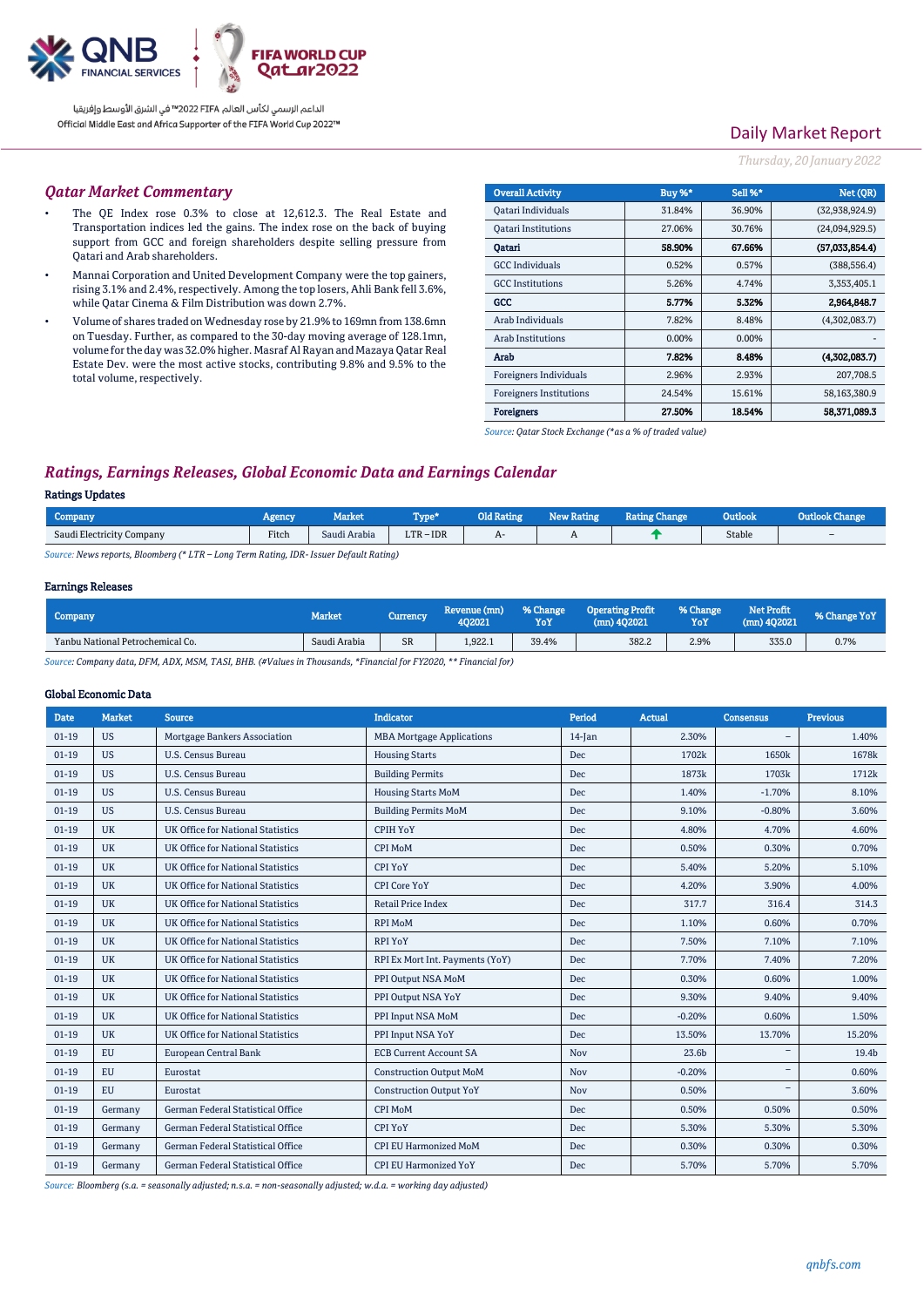

# Daily Market Report

*Thursday, 20 January2022*

| <b>Earnings Calendar</b> |                                                 |                                  |                       |               |  |  |  |  |
|--------------------------|-------------------------------------------------|----------------------------------|-----------------------|---------------|--|--|--|--|
| <b>Tickers</b>           | <b>Company Name</b>                             | Date of reporting 4Q2021 results | No. of days remaining | <b>Status</b> |  |  |  |  |
| QIIK                     | <b>Oatar International Islamic Bank</b>         | 24-Jan-22                        | 4                     | Due           |  |  |  |  |
| GWCS                     | <b>Gulf Warehousing Company</b>                 | 25-Jan-22                        | 5                     | Due           |  |  |  |  |
| <b>NLCS</b>              | Alijarah Holding                                | 27-Jan-22                        |                       | Due           |  |  |  |  |
| MARK                     | Masraf Al Rayan                                 | 27-Jan-22                        |                       | Due           |  |  |  |  |
| QIGD                     | <b>Qatari Investors Group</b>                   | 1-Feb-22                         | 12                    | Due           |  |  |  |  |
| <b>VFQS</b>              | Vodafone Qatar                                  | 2-Feb-22                         | 13                    | Due           |  |  |  |  |
| QAMC                     | <b>Qatar Aluminum Manufacturing Company</b>     | 3-Feb-22                         | 14                    | Due           |  |  |  |  |
| <b>OIMD</b>              | <b>Qatar Industrial Manufacturing Company</b>   | 7-Feb-22                         | 18                    | Due           |  |  |  |  |
| QLMI                     | <b>QLM Life &amp; Medical Insurance Company</b> | 10-Feb-22                        | 21                    | Due           |  |  |  |  |
| QEWS                     | Qatar Electricity & Water Company               | 13-Feb-22                        | 24                    | Due           |  |  |  |  |
| <b>DOHI</b>              | Doha Insurance Group                            | 20-Feb-22                        | 31                    | Due           |  |  |  |  |

*Source: QSE*

### *Qatar*

 CBQK posts 17.4% YoY increase but 78.6% QoQ decline in net profit in 4Q2021, below our estimate - The Commercial Bank's (CBQK) net profit rose 17.4% YoY (but declined 78.6% on QoQ basis) to QR172.4mn in 4Q2021, below our estimate of QR239.1mn (variation of -27.9%). Net interest income increased 25.1% YoY and 2.1% QoQ in 4Q2021 to QR971.3mn. The bank's total assets stood at QR165.5bn at the end of December 31, 2021, up 7.7% YoY (+0.1% QoQ). Loans and advances to customers were QR98bn, registering a rise of 1.3% YoY at the end of December 31, 2021. However, on QoQ basis, loans and advances to customers decreased 3.1%. Customer deposits rose 8.1% YoY and 1.6% QoQ to reach ~QR82bn at the end of December 31, 2021. EPS amounted to QR0.50 in FY2021 as compared to QR0.27 in FY2020. The Commercial Bank, its subsidiaries and associates (Group) reported Group's net profit of QR2.3bn for 2021, an increase of 77.1% as compared to QR1.3bn for the same period in 2020. The Board of Directors proposed a dividend distribution to shareholders of QR0.16 per share i.e. 16% of the nominal share value. Commercial Bank Vice Chairman Hussain Alfardan said, "Our growth is testament to the continued investments in people, technology and infrastructure we have made in the business. As part of our commitment to support Qatar's Vision 2030 and promote Qatar as a global hub for business, we continued to enhance our digital service offering, to ensure seamless banking for all our customers. In recognition of these efforts, Commercial Bank was awarded several accolades over the course of the year recognizing our leading position in digital leadership, positioning us for further growth in 2022." The normalized operating income of the bank for 2021 stood at QR4,771.4mn, up by 12.4% (+20.4% on reported basis). Net interest income for the Group increased by 19.4% to QR3,701.5mn for 2021 compared with QR3,100.1mn achieved in 2020. Net interest margin increased to 2.7% compared with 2.4% achieved in 2020. Although asset yields have reduced, the increase in margins is mainly due to proactive management of the cost of funding. Normalized non-interest income for the Group decreased by 7.4% to QR1,069.9mn (+23.1% on reported basis) for 2021 compared with QR1,155.8mn in 2020. The overall decrease in non-interest income was mainly due to lower FX and trading income from Alternatif Bank driven by sharp increase in Normalized total operating expenses increased by 4.3% to QR1,150.3mn (+35% on a reported basis) for 2021 compared with QR1,103.2mn in 2020. The Group's net provisions for loans and advances increased by 31.4% to QR1,099.4mn for 2021, from QR836.4mn in 2020. The increase in provisions was mainly due to continued prudent provisioning on NPL customers. The non-performing loan (NPL) ratio increased to 4.7% in 2021 from 4.3% in 2020. The loan coverage ratio decreased to 97.4% in 2021 compared with 101.6% in 2020. The Group's balance sheet increased 7.7% in 2021 with total assets at QR 165.5bn, compared with QR153.6bn in 2020. The increase was mainly due to an increase in balances with Central Bank and loans and advances. The Group's loans and advances to customers increased by 1.3% to QR 98bn in 2021 compared with QR96.7bn in 2020. The increase was despite a reduction in the Government temporary borrowing in Q4 21 as it partly repaid its systemwide temporary borrowing. The increase was mainly in the commercial, services and government public sectors. The Group's investment

securities increased by 3.7% to QR26.7bn in 2021 compared with QR25.8bn in 2020. The Group's customer deposits increased by 8.1% to QR82bn in 2021, compared with QR75.8bn in 2020. The increase is mainly in time deposits however, current and savings deposits have increased by 5.1% due to the various cash management initiatives and digital products that the bank offers. (QNBFS Research, QSE, Qatar Tribune)

- QFLS' bottom line rises 1.6% YoY and 23.3% QoQ in 4Q2021 Qatar Fuel Company 's (QFLS, Woqod) net profit rose 1.6% YoY (+23.3% QoQ) to QR283.2mn in 4Q2021. The company's Revenue came in at QR5,887.9mn in 4Q2021, which represents an increase of 93.1% YoY (+10.1% QoQ). EPS amounted to QR0.98 in FY2021 as compared to QR0.71 in FY2020. Woqod's net profit for 2021 jumped 38% to QR974mn from QR707mn in 2020, translating to earnings per share of QR0.98 in 2021 as against QR0.71 in 2020. Shareholders' equity increased by about 7% to QR9bn as against QR8.4bn in 2020. Based on the company's profits in 2021 and taking into account the requirements of current and future projects, the Board has recommended to the Company's Annual Shareholders General Assembly scheduled for 27 February 2022 to approve a Dividend distribution to shareholders of 0.76 QR per share. The increase in net profit and earnings per share was attributed to a noticeable improvement in the performance of most of the group's activities and sales in conjunction with the signs of recovery from the COVID-19 pandemic. This coupled with the increased efforts exerted towards implementing the already approved efficiency and rationalization of expenditure policy in the Group's business, where the company managed to reduce the negative impacts of the pandemic by taking several proactive steps and initiatives to ensure continuity of its business under these critical circumstances, particularly in the retail business , where we opened more Sidra convenience stores, introduced more Woqod-branded products and lubricants, We have also launched some more initiatives and projects in aviation, marine, bunkering, technical inspection, and non-retail segments. The board reviewed and approved the current and future projects that the company plans to establish, where the company has opened nine Sidra Convenience Stores, and 3 new petrol stations, thus increased the number of stations operating by the end of 2021 to 111 stations. The year of 2022 will witness the completion of the construction and operation of 12 new stations, thus bringing the number of stations to 123 stations. Saad Rashid Al Muhannadi, Managing Director and CEO, said the company has a dynamic plan for the construction of new petrol stations, which will be periodically reviewed according to the demand conditions and the need for petrol stations. Based on the expansion of the petrol stations construction, the share of Woqod in the petroleum retail market reached to about 85% in 2021. (QSE, QNBFS Research, Qatar Tribune)
- MCCS enters into exclusive negotiations with a group of investors led by Bain Capital Private Equity to dispose of Inetum S.A – Mannai Corporation QPSC enters into exclusive negotiations with a group of investors led by Bain Capital Private Equity to dispose of Inetum S.A. The board of directors of MCCS approved, at a meeting held on 18 January 2022, entering into exclusive negotiations with a group of investors, which is led by Bain Capital Private Equity and includes NB Renaissance, to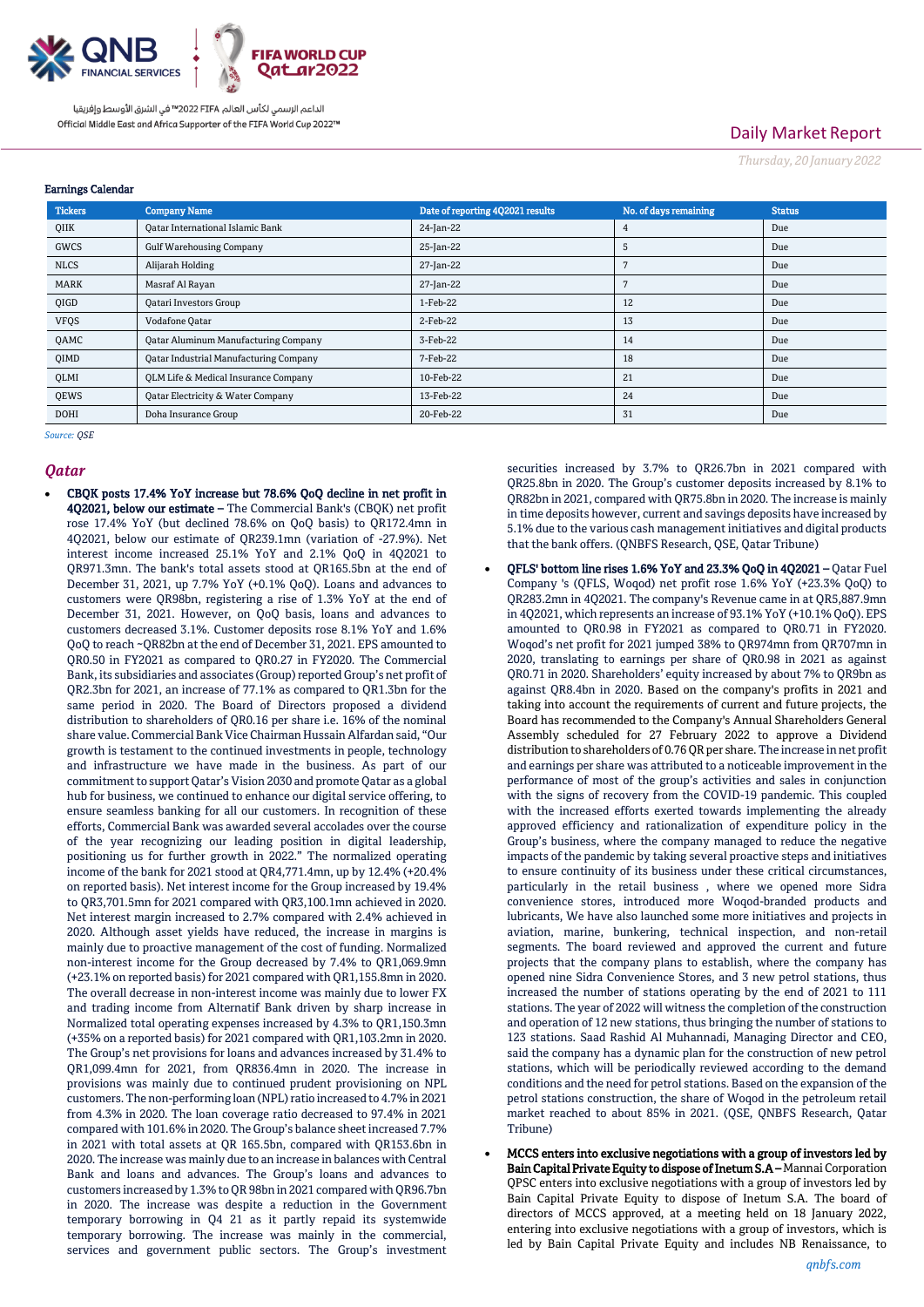

dispose of its entire shareholding in Inetum S.A. The proposed disposal would comprise all of the shares of Inetum S.A. held by Mannai Corporation QPSC which represent circa 99% of Inetum S.A.'s share capital on a non-diluted basis. Inetum S.A. is the parent company of an international group providing digital services and solutions. The investor group is led by Bain Capital Private Equity and includes NB Renaissance and the management team of Inetum. The deal will see Inetum - formerly known as Gfi Informatique - returning into private equity hands after being sold to Qatar's group Mannai Corp in 2016, the sources said, speaking on condition of anonymity. Bain is putting the finishing touches to the transaction which could be signed as early as this week and would value the 52-year old French firm at roughly 2bn Euros (\$2.27bn), one of the sources said. JPMorgan is working with Mannai Corp on the sale while Credit Suisse is advising Bain, the sources said. Mannai, which has also hired US bank Lazard, said on that its board had approved a potential sale of its full stake in Inetum, without mentioning the buyer. (QSE, Reuters)

- Qatar opens World Cup ticket sales with special prices for Qatar Residents – Fans can start applying to buy tickets for the FIFA World Cup in Qatar, with a prime seat for the final priced at 5,850 Qatari riyals (\$1,598). Ticket applications opened on Wednesday for the world's biggest soccer tournament, which starts in November. A seat for a group-stage match starts at 250 riyals for international visitors, but Qatari residents will get special discounts and can pay as little as 40 riyals. The current sales round runs through February 8. Scheduled to start on November 21, this year's World Cup – moved from the summer because of heat – may prove to be the first major sporting event open to global fans since the start of the Covid-19 pandemic. Both Japan and China decided to bar international visitors from the Summer and Winter Olympics. (Bloomberg)
- Qatar to experience strong economic recovery in 2022 At a time when the global economy is facing slowdown, Qatar's economy is expected to stage a strong recovery. While the global economy is expected to slow down this year, Qatar's economy is likely to grow strongly this year and next year, according to a recent report by the World Bank. Qatar's real GDP (Gross Domestic Product) is expected to grow by 4.8% in 2022 and 4.9% in 2023, as per the latest Global Economic Prospects report released by the World Bank. The economy of Qatar is estimated to have grown by 3% in 2021. Global growth is expected to decelerate markedly from 5.5% in 2021 to 4.1% in 2022 and 3.2% in 2023. Qatar is expected to out-perform regional growth also as the region is likely to grow at 4.4% this year. Higher oil and natural gas prices and increased production are expected to benefit energy exporters. Oil exporters are expected to reap the benefits of rising oil production and higher global oil prices, both improving revenue collection, and positive COVID-19 developments, including high vaccination rates in Gulf Cooperation Council (GCC) economies. Some economies will also benefit from record-high natural gas prices. Growth in 2022 is forecast to reach 4.4% in oil exporters and 4.7% in GCC economies before slowing in 2023. (Peninsula Qatar)
- MARK changes date of board meeting Masraf Al Rayan (MARK) announced that the Board meeting scheduled on Sunday January 30, 2022 is now taking place on Thursday January 27, 2022 at 1:30 P.M. to discuss and approve, amongst others, the consolidated interim financial statements for the period ended 31 December 2021. The investor call remains unchanged on Wednesday February 2, 2022 at 1:00pm (Doha Time) through QNBFS. (QSE)
- QGTS to disclose its Annual financial results on February 06 Qatar Gas Transport Company Ltd. (QGTS) will disclose its financial statement for the period ending December 31, 2021 on February 06, 2022. (QSE)
- QGTS to hold its investors relation conference call on February 07 Qatar Gas Transport Company Ltd. (QGTS) will hold the conference call with the Investors to discuss the financial results for the Annual 2021 on February 07, 2022 at 01:30 PM , Doha Time. (QSE)
- QIMD to disclose its Annual financial results on February 07 Qatar Industrial Manufacturing Co. (QIMD) will disclose its financial statement for the period ending December 31, 2021 on February 07, 2022. (QSE)

### Daily Market Report

*Thursday, 20 January2022*

- DOHI to disclose its Annual financial results on February 20 Doha Insurance (DOHI) will disclose its financial statement for the period ending December 31, 2021 on February 20, 2022. (QSE)
- QIIK to hold its investors relation conference call on January 25 Qatar International Islamic Bank (QIIK) will hold the conference call with the Investors to discuss the financial results for the Annual 2021 on January 25, 2022 at 01:30 PM , Doha Time. (QSE)
- MERS launches FIFA World Cup Qatar 2022 official licensed products Al Meera Consumer Goods Company (MERS) has launched FIFA World Cup Qatar 2022 official licensed products across its branches, with the aim of giving customers easy access to the current year's in-demand products. (Gulf-Times.com)
- ORDS confirms court ruling issued in favor of the National Mobile Communications Company – Ooredoo (ORDS) has announced that a court ruling of the first degree was issued in the favor of the National Mobile Communications Company ("the Company") in the lawsuit No.859/2020 in the State of Kuwait. The lawsuit was against the National Mobile Communications Company and the Director General of the Communication and Information Regulatory Authority and the Minister of Communications in their capacity. In the ruling, the court ordered the defendants to pay the total amount of KD 43,817,594. (QSE)
- Qatar's IPI decreases by 8.8% in November 2021 Qatar's Industrial Production index (IPI) for November 2021 stood at 92.8 points, showing a decrease of 8.8% compared to the previous month (October 2021). When compared on year-on-year basis, the IPI index has increased by 1.8% compared to the corresponding month in 2020, data released by the Planning and Statistics Authority (PSA) show. The index of the "Mining" sector showed a decrease of 10.2% compared to the previous month (October 2021), as a result of the decrease in the quantities of "Crude oil petroleum and natural gas" by 10.2%, while "Other mining and quarrying" showed an increase of 3.0%. When compared to the corresponding month of the previous year (November 2020), the IPI of Mining increased by 1.6%. The index of the "Manufacturing" sector showed a decrease of 1.4% com-pared to the previous month (October 2021), which refer to decrease in the following groups: "Manufacture of beverages" by 8.6%, followed by "Manufacture of refined petroleum products" by 6.0%, "Printing and repro-duction of recorded media" by 3.8%, "Manufacture of rubber and plastics products" by 1.2%, "Manufacture of chemicals and chemical products" by 0.8%, and "Manufacture of basic metals" by 0.6%. However, an increase was recorded in "Manufacture of Cement and other nonmetallic mineral products" by 4.3%, and "Manufacture of food products" by 1.2%. On the other hand, in terms of annual change, comparing to November 2020, an increase of 2.9% was recorded, affected by the following groups: "Manufacture of food products" by 9.0%, followed by "Manufacture of Cement & other non-metallic mineral products" by 7.1%, "Manufacture of chemicals and chemical products" by 5.1%, "Manufacture of rubber and plastics products" by 0.4%, and "Manufacture of refined petroleum products" by 0.3%. However, a decrease was recorded in "Printing and reproduction of recorded media" by 9.1%, "Manu-facture of basic metals" by 5.6%, and "Manufacture of beverages" by 2.2%. The index of "Electricity" sector showed a decrease of 24.4% in the production of "Electricity" between November 2021 and the previous month (October 2021), while an annual increase of 9.3% was recorded when compared with the corresponding month in the previous year (November 2020).The index of the "Water sector showed a decrease of 7.8% in the production of "Water" between November 2021 and the previous month (October 2021). Comparing with corresponding month (November 2020), a decrease of 17.8% was recorded. (Peninsula Qatar)
- *qnbfs.com* IPA Qatar CEO Says Investment Will Return as Pandemic Normalizes – The current state of the Covid-19 pandemic may help business activity rise to pre-virus levels in Qatar, said Chief Executive Officer of Investment Promotion Agency Qatar, Sheikh Ali Alwaleed Al-Thani. "We believe now that we're heading toward a more kind of endemic phase" of the crisis, he said in an interview Wednesday at Bloomberg's The Year Ahead conference. That shift "can trigger the investment appetite, accelerate business activity heading toward pre-pandemic levels". Investment opportunities in Qatar exist in agritech business, professional services, media and sports, among other areas, he said. The 2022 FIFA World Cup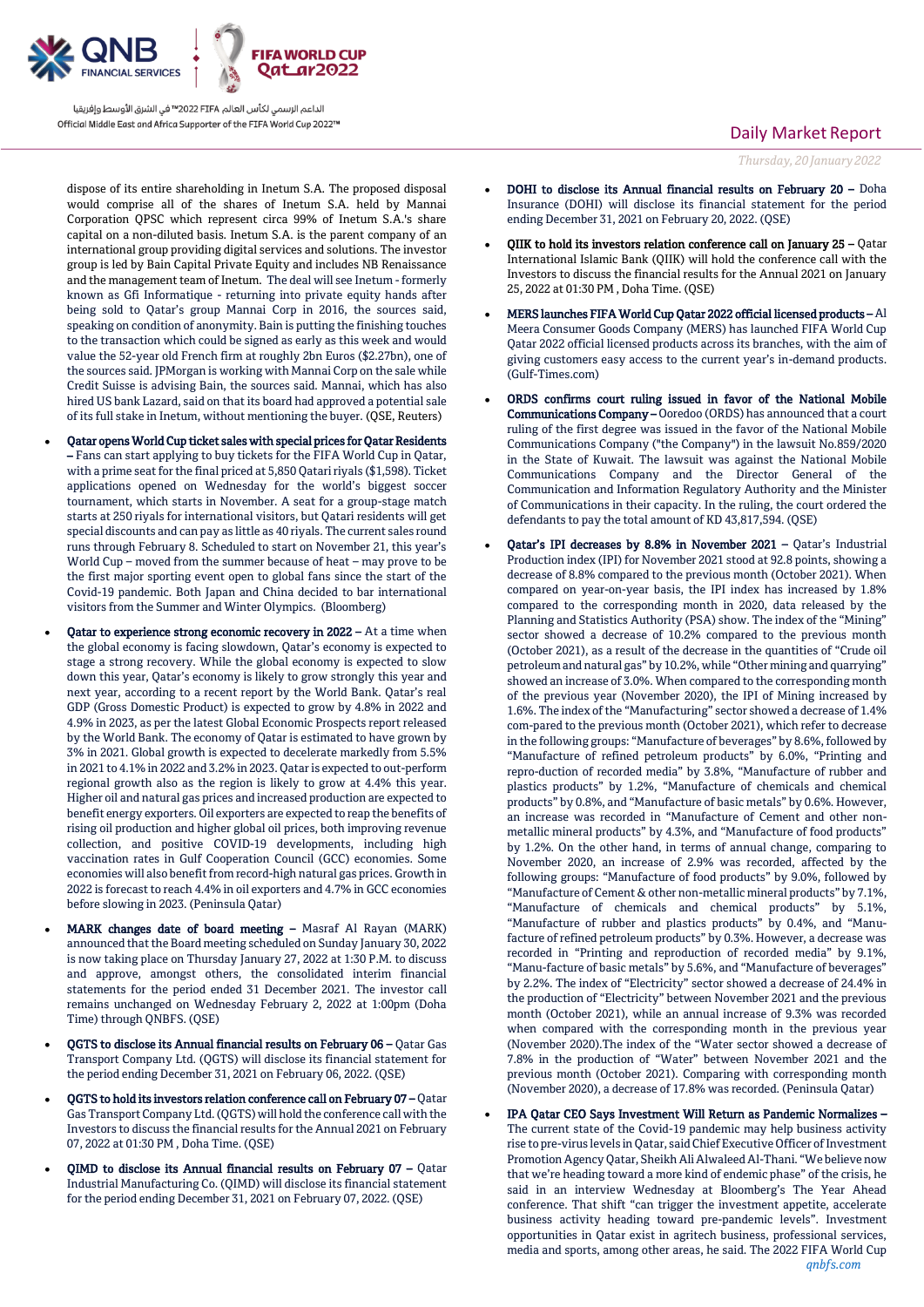

in Qatar later this year is "an impetus for growth," Al-Thani said. "We believe that we are well positioned to benefit from hosting such an event in Qatar." Potential protests during the event are not an immediate concern, he said. "We welcome scrutiny to a certain degree. We believe the increased spotlight on Qatar leads to greater reforms." (Bloomberg)

- Real estate trading volume exceeds QR340mn in week The volume of real estate trading in sales contracts at the Department of Real Estate Registration at the Ministry of Justice during the period from January 9 to January 13, 2021, reached QR340.864 million. The weekly bulletin issued by the department showed that the list of real estate properties traded for sale has included vacant lands, houses, multi-purpose vacant lands, multi-purpose buildings, an apartment building, and an apartment compound. Sales were concentrated in Al Wakrah, Umm Slal, Doha, Al Rayyan, Al Daayen, Al Khor, Al Shamal and Al Dakhira municipalities. In the previous weekly bulletin of the real estate trading volume for the period from January 02 to January 02 06, 2021, the trading volume amounted to QR186.823 million. (Qatar Tribune)
- OIL TENDER: Qatar Sells Al-Shaheen for March at +\$2.60-\$2.80/Bbl Qatar Energy sold three cargoes of Al-Shaheen crude for March 1-2, March 28-29 and March 29-30 loading at ~\$2.60-\$2.80/bbl premium to Dubai benchmark price, said traders who asked not to be identified. Standard cargo size 500k bbls. Buyers were Japanese, Indian refiners. Earlier this week, a European trader sold March-loading cargo at ~\$2.70-\$2.90/bbl premium in last reported trade of the grade. Last month, Qatar Energy sold Feb.-loading cargoes at an average premium of \$1.55-\$1.60/bbl to Dubai price in last reported monthly tender. (Bloomberg)
- Inventus Power inaugurates technical centre, manufacturing facility for advanced battery, power systems in QFZ – Inventus Power Company, a global US-based leader in advanced battery technology and manufacturing, and Qatar Free Zones Authority (QFZA) inaugurated the company's technical centre and manufacturing facility in Qatar Free Zones (QFZ). The inauguration of the company's facilities aims to accelerate Inventus Power's international expansion, and to serve the European, Middle Eastern, and African (EMEA) markets. The new Inventus Power facility in Qatar Free Zones will be a critical component of Inventus Power's world-class global engineering and manufacturing platform for advanced battery and power systems. It will be fully integrated with the company's existing capabilities and global development efforts in order to accelerate market adoption of lithium-ion battery technology across the EMEA region. The facility's engineering hub, or Technical Center EMEA, will complement Inventus Power's existing Technical Centers in the US and China, while establishing itself as a center of excellence for the whole organization in digitalization, smart IoT batteries, energy storage systems (ESS) and lead-acid battery conversion. The site will also have full manufacturing capabilities to support the region's customer base, including support of local entities such as military, government, security as well as commercial opportunities. (Gulf-Times.com, Peninsula Qatar)
	- 5G rollout: Qatar Airways says no changes in its US flight schedule Qatar Airways has reassured passengers that all flights on its 12 US routes are currently operating as scheduled, with only minor delays anticipated on some return flights from the US to Doha. "We will continue to monitor any developments relating to the introduction of 5G in the US throughout the course of the next 24 hours and will ensure all the latest information regarding the status of US flights is updated on our website at qatarairways.com," the airline said in a travel alert. "QatarAirways' 15 flights today to Atlanta, Boston, Chicago, Dallas/Fort Worth, Houston, Los Angeles, Miami, New York, Philadelphia, Seattle, San Francisco & Washington are operating as scheduled – we continue to operate a reliable schedule for our passengers,' it added in a tweet. Qatar Airways stressed that it remains the airline in the Middle East with the largest US flight schedule with over 100 flights per week – "continuously maintaining our reliability for customers and trade throughout the pandemic". (Gulf-Times.com)

### *International*

 5G rollout disrupts flights into US from across the world – Airlines around the world are adjusting their schedules and aircraft deployments for

### Daily Market Report

*Thursday, 20 January2022*

flights to the US over fears that a 5G rollout by AT&T Inc. and Verizon Communications Inc. near American airports could interfere with key safety systems. Dubai's Emirates said it will suspend flights to several US cities, including Chicago, Newark and San Francisco, while Japan Airlines Co. and ANA Holdings Inc. said they won't fly their 777 jets to and from the US mainland after a warning from Boeing Co. about how the model's altimeter will be affected. British Airways cancelled a handful of services to the US on Wednesday, and has also made some aircraft substitutions, a spokeswoman for the carrier said. The UK airline was using Airbus SE A350 and Boeing 787 jets to operate some flights usually flown by 777s, according to tracking website FlightRadar24. Singapore Airlines Ltd. will also substitute 777s for A350s, the carrier said in a statement. Korean Air Lines Co. said its 777 and 747-8 aircraft are affected by the 5G service, and is rearranging its fleet. Air India Ltd. also warned flights to the US will be curtailed or revised from January 19. (Bloomberg)

- Companies worry US SEC climate rule may require broad emissions disclosures – As the US, securities regulator wraps up a draft of a landmark new climate change rule, environmental campaigners and activist investors want it to require companies to disclose not only their own greenhouse gas emissions but those generated by their suppliers and other partners. Corporate groups, meanwhile, are pushing for a narrower rule that will make it easier and less expensive to gather and report emissions data, and which will protect them from being sued over potential mistakes. Last year, the Securities and Exchange Commission (SEC) started working on a new rule requiring US-listed companies to provide investors with detailed disclosures on how climate change could affect their business. The rule is part of a broader effort by Democratic President Joe Biden's administration to address climate change challenges and cut greenhouse gas emissions 50-52% by 2030 compared to 2005 levels, an ambitious pledge that will require every federal agency to do its part. Progressives and climate campaigners want the SEC to deliver a game-changing rule that will reveal all the emissions for which a company is responsible, while many investors say they need such data to fully assess companies' exposure to climate change and related policy measures. (Reuters)
- US, UK launch talks to resolve steel, aluminum dispute; US producers wary – The US and Britain on Wednesday agreed to start talks aimed at resolving their trade dispute over US steel and aluminum tariffs, the countries said in a joint statement. No specific date or timeline was given for the talks but discussions will address "global steel and aluminum excess capacity, including the United States' application of tariffs" on the metals from Britain. "Both parties are committed to working towards an expeditious outcome that ensures the viability of steel and aluminum industries in both markets," the joint statement here said. They said the talks also will cover the UK's 25% retaliatory tariffs on US products, which include whiskey, motorcycles, blue jeans and tobacco. Annual exports of US whiskey to Britain have fallen by more than half since 2018, according to the Distilled Spirits Council, which welcomed the announcement. (Reuters)
- US housing starts unexpectedly rise in December; building permits surge US homebuilding unexpectedly increased in December amid unseasonably mild temperatures, but soaring prices for materials after the government nearly doubled duties on imported Canadian softwood lumber could hamper activity in the coming months. Housing starts rose 1.4% to a seasonally adjusted annual rate of 1.702mn units last month, the Commerce Department said on Wednesday. Data for November was revised slightly lower to a rate of 1.678mn units from the previously reported 1.679mn units. Economists polled by Reuters had forecast starts falling to a rate of 1.650mn units. Permits for future homebuilding jumped 9.1% to a rate of 1.873mn units in December. December 2021 was the warmest December on record, according to the National Centers for Environmental Information. But the outlook for home building is cloudy. The US last November nearly doubled the duties on imported Canadian softwood lumber to 17.9% after a review of its anti-dumping and countervailing duty orders. (Reuters)
- Multi-family housing boosts US homebuilding; supply constraints seen unrelenting – US homebuilding rose to a nine-month high in December amid a surge in multi-family housing projects, but soaring prices for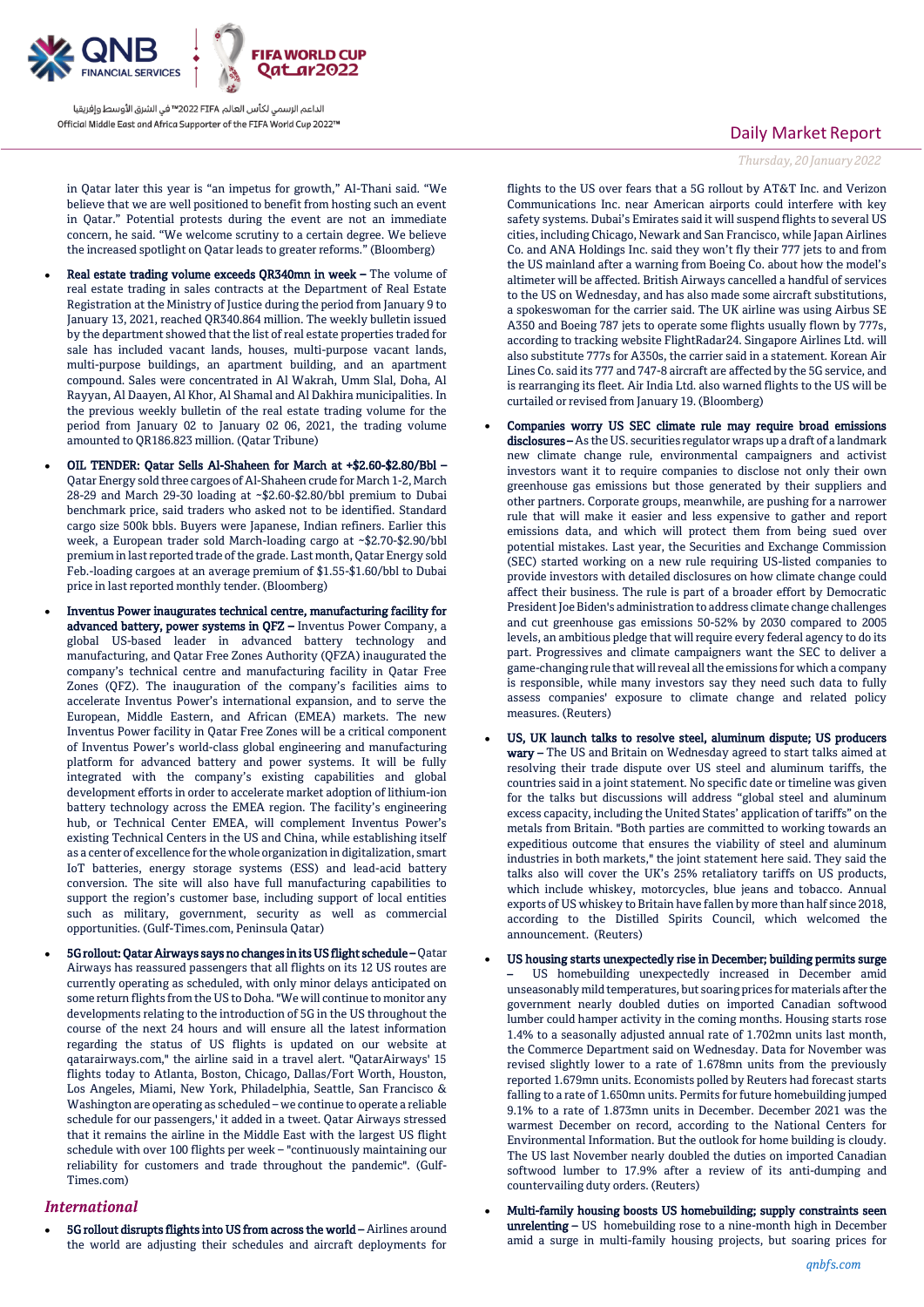

materials after the government nearly doubled duties on imported Canadian softwood lumber could hamper activity later this year. The report from the Commerce Department on Wednesday also showed the housing construction backlog surged to a record high last month, underscoring the challenges builders are facing from supply strains, including labor shortages. Completions tumbled as well. Rising mortgage rates could also restrain homebuilding. "Builders are gladly trying to meet demand, but supply problems and labor shortages are slowing them down," said Jennifer Lee, a senior economist at BMO Capital Markets in Toronto. "Softwood lumber duties are going to hurt this spring." Housing starts rose 1.4% to a seasonally adjusted annual rate of 1.702mn units last month, the highest level since March. Economists polled by Reuters had forecast starts falling to a rate of 1.650mn units. There is strong demand to rental housing. Single-family housing starts, which account for the largest share of the housing market, dropped 2.3% to a rate of 1.172mn units last month. Single-family homebuilding soared in the Northeast and Midwest, likely boosted by unseasonably mild temperatures. December 2021 was the warmest December on record, according to the National Centers for Environmental Information. (Reuters)

- Japan's December exports, imports hit record high by value as supply bottlenecks ease – Japan's exports and imports in December hit record highs in terms of their value in yen, data showed on Thursday, as supply bottlenecks eased at the end of 2021 amid rising prices. However, a persistent semiconductor shortage remained a headache for Japanese firms such as automaker Toyota (7203.T), which slashed its near-term output target this week, in addition to uncertainties around the Omicron variant. "There're considerable uncertainties" from Omicron, Takeshi Minami, chief economist at Norinchukin Research Institute said, adding it could derail various aspects of Japan's economy from firms' overseas supply chains to domestic consumption. Exports in December rose 17.5% from a year earlier, Ministry of Finance data showed, outstripping a 16.0% gain expected by economists in a Reuters poll but below a 20.5% rise in November. Yen-denominated exports and imports hit records of 7,881.4bn yen (\$69bn) and 8,463.8bn yen, respectively, biggest since comparable data became available in January 1979, largely as rising inflation affected both flows. Steel exports rose 75.1% YoY by value, but the gain in export volume was 10.2%, suggesting soaring commodity prices pushed up values of made-in-Japan goods sold overseas. Exports to the US rose 22.1%, with car shipments marking their first YoY rise in five months at 11.9% as Japan's factory output rebounded. Shipments to China, Japan's biggest trade partner, grew 10.8% in December from a year earlier. (Reuters)
- Russia Central bank says inflation could deviate further upwards from target – The Russian central bank said on Wednesday that the risk of inflation deviating further upwards from its 4.0% target remained significant but that it still planned to bring inflation down to 4.0%-4.5% by the end of the year. The bank, which said that risks of external inflationary pressure remained high, said volatility in the rouble exchange rate could accelerate inflation in the short term. Volatility has plagued the Russian market in the last few trading sessions amid a standoff with the West over Ukraine. Annual inflation stood at 8.4% last month, according to the central bank. (Reuters)

### *Regional*

 IEA: Oil market headed for surplus as Omicron impact muted – Oil supply will soon overtake demand as some producers are set to pump at or above all-time highs, the IEA said on Wednesday, while demand holds up despite the spread of the Omicron coronavirus variant. The outlook could mean an easing of a rally in oil prices as supply reined in by producers finally meets demand levels recovering from the pandemic. Brent and US oil benchmarks hit highs last seen in October 2014 on Wednesday. An oil supply surplus should also lead to a build-up in inventories, as the IEA reported that commercial stocks in OECD countries were well below prepandemic levels around seven-year lows. "While the steady rise in supply could see a significant surplus materialise in 1Q22 and going forward, available data suggest that 2022 is starting off with global oil inventories well below pre-pandemic levels," the Paris-based IEA said in its monthly oil report. (Zawya)

## Daily Market Report

*Thursday, 20 January2022*

- Saudi Electricity upgraded to A by Fitch Saudi Electricity's long-term issuer default rating was upgraded by Fitch to A from A-. Outlook remains stable. (Bloomberg)
- Masdar Green REIT gets \$200mn green financing commitment from FAB – Masdar Green Real Estate Investment Trust signs financing commitment with First Abu Dhabi Bank for acquisitions and portfolio growth. FAB will act as sole mandated lead arranger and bookrunner, green loan coordinator, agent, security agent and account bank for the transaction. The Green REIT says it intends to offer an "attractive" opportunity for investors through private placement in a portfolio of income-producing, sustainable real estate assets. (Bloomberg)
- UAE: OPEC+ alone cannot solve world's oil-supply issues OPEC and its allies are increasing oil production but can't solve all the sector's issues alone, the UAE's energy minister said. The industry needs investment, through the involvement of international oil companies, in order to provide adequate supplies, Suhail Al-Mazrouei said, according to the UAE's state-run WAM news agency. Failure to provide sufficient capital may lead to future price hikes, he warned. Crude prices rallied to a sevenyear high above \$89 a barrel in London on Wednesday as global demand recovers from the pandemic and supplies are curtailed by a host of disruptions. It's an increasing challenge for consumers as they grapple with inflation, from fuels to food prices. (Bloomberg)
- Fertiglobe, Masdar, Engie sign pact for UAE green hydrogen plant Fertiglobe, Masdar and Engie sign collaboration agreement to develop a green hydrogen facility in the UAE with a capacity of as much as 200MW to support the production of green ammonia. (Bloomberg)
- UAE and Turkish central banks sign currency swap agreement The CBUAE signed a currency swap agreement with a nominal size of AED18bn (\$5bn) and ₺64bn with its Turkish counterpart. The agreement, aimed to promote bilateral trade and strengthen financial cooperation, will last for three years, with the possibility of an extension through mutual agreement, the bank said. A bilateral swap agreement allows countries to trade in their domestic currency making payments at pre-set exchange rates without resorting to the use of a third currency. (Zawya)
- UAE committed to OPEC+ support on oil market balancing The UAE is committed to support OPEC+ in achieving balance in the oil market, the state news agency WAM quoted Energy Minister Suhail al-Mazrouei as saying on Wednesday. The country is planning to establish a power market platform aimed at facilitating the export of electricity, the news agency said. The minister earlier in the day said that he was "not worried about the short term" when asked about predictions that oil prices will rise above \$100. (Reuters)
- Dubai-based Oman Insurance exits from investments in ITACO Bahrain Oman insurance has exited from its investment and disposed 60% of its shares in ITACO Bahrain, according to a disclosure on Wednesday. The Dubai-based firm has also paid AED793,000 (\$215,000) to the troubled Bahraini subsidiary as part of a restructuring, Oman Insurance told the Dubai Financial Market (DFM). "Post disposal, Oman Insurance does not hold any shares in ITACO Bahrain," the insurer said. The company assured that the impact of the deal is "nominal", with the investment representing only 0.17% of its issued capital, although it has resulted in derecognition of net asset of AED1.5mn. "The subsidiary was loss making, it was decided to dispose the shares," Oman Insurance said. The transaction was closed on December 14, 2021 and all the shares have now been fully transferred. (Zawya)
- Oman central bank approves due diligence for Sohar Int'l Bank, Bank Nizwa merger – Oman's Sohar International Bank on Wednesday said it had received an approval from the central bank to go ahead with the due diligence process for a potential merger with Islamic lender Bank Nizwa. Sohar Bank reported to the Omani bourse on November 23 expressions of interest to combine with Bank Nizwa, subject to regulatory and shareholder approvals. Bank mergers are slowly picking up in Oman. In 2020, Alizz Islamic Bank merged with Oman Arab Bank's Islamic banking arm. Oman International Bank in 2012 merged with HSBC Oman. (Reuters)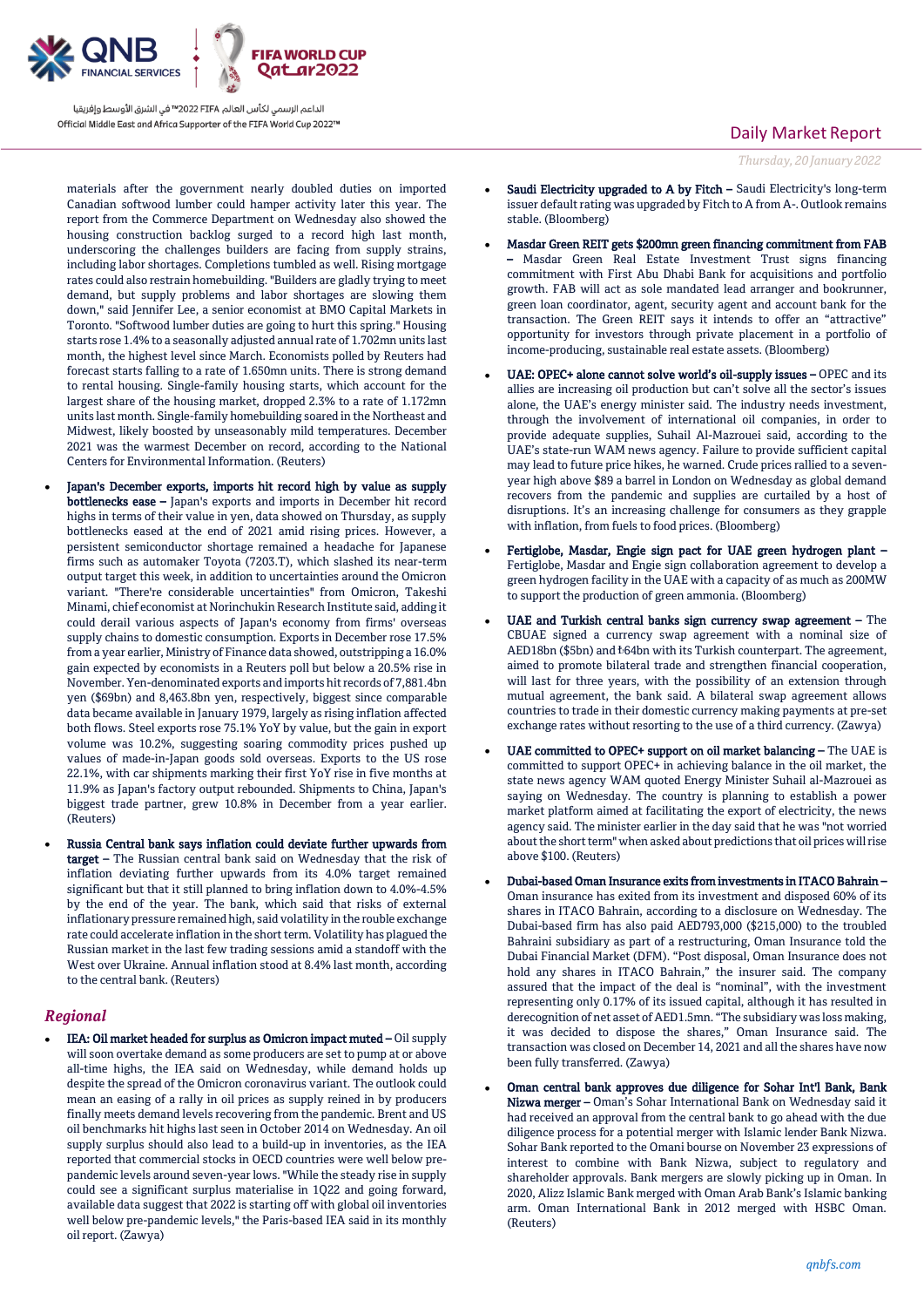

## Daily Market Report

*Thursday, 20 January2022*

## *Rebased Performance*





*Source: Bloomberg*

*Source: Bloomberg*

| <b>Asset/Currency Performance</b>    | Close ( \$) | 1D%   | WTD%  | YTD%  |  |  |
|--------------------------------------|-------------|-------|-------|-------|--|--|
| Gold/Ounce                           | 1,840.54    | 1.5   | 1.2   | 0.6   |  |  |
| Silver/Ounce                         | 24.14       | 2.8   | 5.1   | 3.6   |  |  |
| Crude Oil (Brent)/Barrel (FM Future) | 88.44       | 1.1   | 2.8   | 13.7  |  |  |
| Crude Oil (WTI)/Barrel (FM Future)   | 86.96       | 1.8   | 3.7   | 15.6  |  |  |
| Natural Gas (Henry Hub)/MMBtu        | 4.78        | 6.7   | 9.6   | 30.6  |  |  |
| LPG Propane (Arab Gulf)/Ton          | 116.88      | (0.9) | 0.6   | 4.1   |  |  |
| LPG Butane (Arab Gulf)/Ton           | 147.38      | (2.6) | (3.3) | 5.8   |  |  |
| Euro                                 | 1.13        | 0.2   | (0.6) | (0.2) |  |  |
| Yen                                  | 114.33      | (0.2) | 0.1   | (0.7) |  |  |
| <b>GBP</b>                           | 1.36        | 0.1   | (0.5) | 0.6   |  |  |
| <b>CHF</b>                           | 1.09        | 0.2   | (0.2) | (0.4) |  |  |
| AUD                                  | 0.72        | 0.4   | 0.0   | (0.7) |  |  |
| <b>USD Index</b>                     | 95.51       | (0.2) | 0.4   | (0.2) |  |  |
| <b>RUB</b>                           | 76.21       | (1.0) | (0.0) | 2.0   |  |  |
| <b>BRL</b>                           | 0.18        | 2.4   | 1.8   | 2.5   |  |  |
| $COMPROO$ , $Dhomhora$               |             |       |       |       |  |  |

*Source: Bloomberg*

| <b>Global Indices Performance</b>                                                                                             | <b>Close</b> | 1D%*  | WTD%* | YTD%*  |
|-------------------------------------------------------------------------------------------------------------------------------|--------------|-------|-------|--------|
| <b>MSCI World Index</b>                                                                                                       | 3,098.60     | (0.8) | (2.3) | (4.1)  |
| DJ Industrial                                                                                                                 | 35,028.65    | (1.0) | (2.5) | (3.6)  |
| <b>S&amp;P 500</b>                                                                                                            | 4,532.76     | (1.0) | (2.8) | (4.9)  |
| NASDAQ 100                                                                                                                    | 14,340.25    | (1.1) | (3.7) | (8.3)  |
| STOXX 600                                                                                                                     | 480.90       | 0.4   | (0.6) | (1.8)  |
| <b>DAX</b>                                                                                                                    | 15,809.72    | 0.4   | (1.0) | (0.2)  |
| <b>FTSE 100</b>                                                                                                               | 7,589.66     | 0.7   | 0.4   | 3.5    |
| <b>CAC 40</b>                                                                                                                 | 7,172.98     | 0.7   | (0.1) | (0.1)  |
| Nikkei                                                                                                                        | 27,467.23    | (2.6) | (2.5) | (3.9)  |
| <b>MSCI EM</b>                                                                                                                | 1,239.83     | (0.1) | (1.4) | 0.6    |
| <b>SHANGHAI SE Composite</b>                                                                                                  | 3,558.18     | (0.2) | 1.2   | (2.1)  |
| <b>HANG SENG</b>                                                                                                              | 24,127.85    | 0.1   | (1.1) | 3.2    |
| <b>BSE SENSEX</b>                                                                                                             | 60,098.82    | (0.8) | (2.2) | 3.3    |
| Bovespa                                                                                                                       | 108,013.50   | 3.2   | 2.5   | 4.8    |
| <b>RTS</b><br>the contract of the contract of the contract of the contract of the contract of the contract of the contract of | 1,414.68     | 3.5   | (4.8) | (11.3) |

*Source: Bloomberg (\*\$ adjusted returns)*